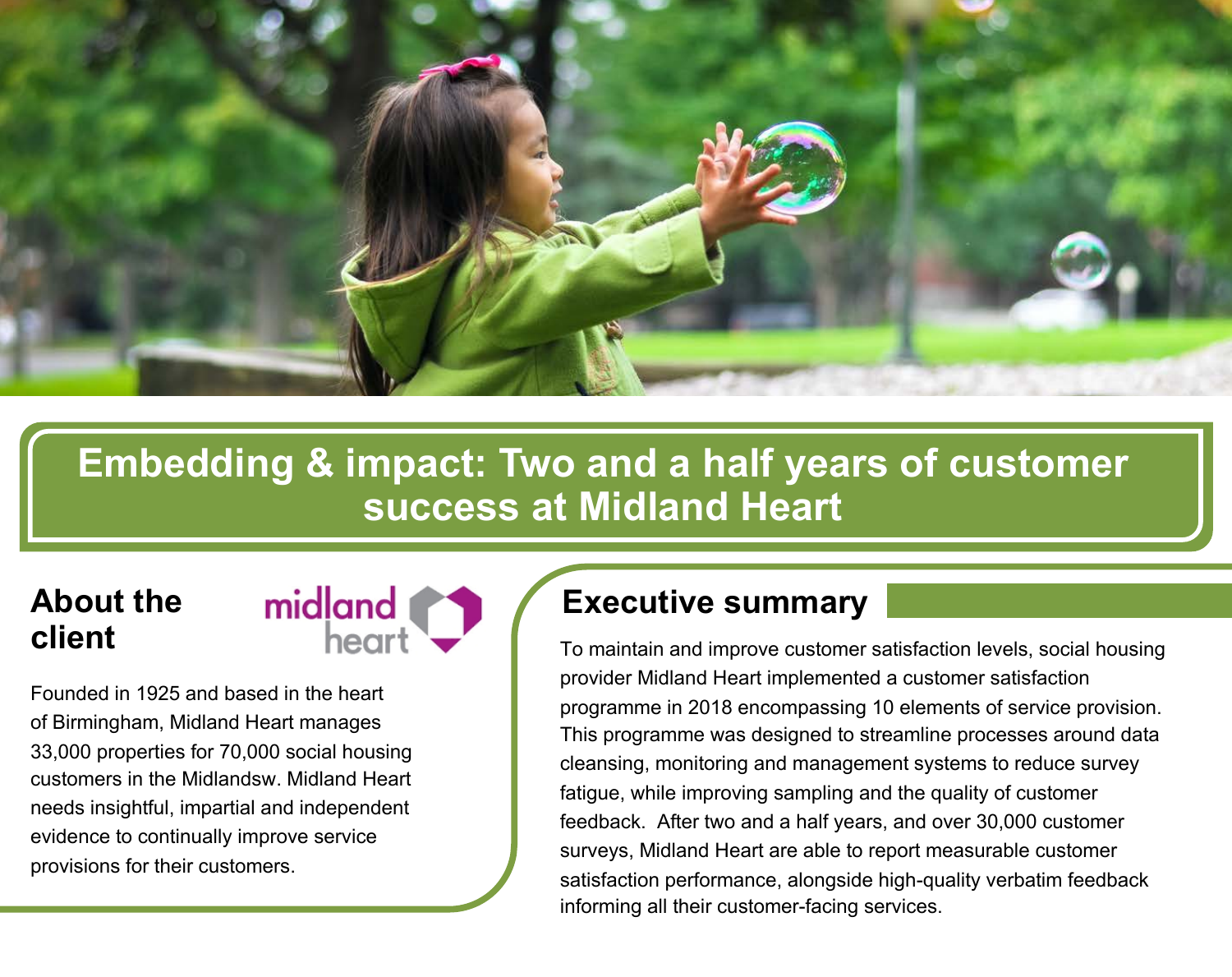# **Challenges and objectives**

Midland Heart's continuous research programme needs to effectively monitor performance across 10 service areas, while achieving several objectives:

- $\checkmark$  Continuously review customer databases to ensure data accuracy
- $\checkmark$  Undertake steps to prevent survey fatigue a common challenge with such a large and wide-ranging customer satisfaction programme
- $\checkmark$  Ensure GDPR compliance
- $\checkmark$  Regularly engage with stakeholders to gain buy-in of the benefits of the programme

To ensure effective ongoing stakeholder engagement, the system needed to make an immediate and lasting difference to their customer insight programme; adding robust, reliable evidence on which to base decisions. Quality verbatim feedback was also critical to ensure meaningful and tangible improvements to services can be made to benefit customers.



**Cone of the key benefits of the on-going customer satisfaction measurement programme is the ability to react to performance in real-time rather than way** *customer satisfaction measurement programme is the ability to react to performance in real-time rather than waiting for a report to be produced at month end – the programme allows a reactive approach to performance data. Our approach puts us on the front foot and allows the unpicking of data, customer comments, and the drawing on trends, over periods of time to take place immediately. This approach benefits our customers in the long term, and supports us as an organisation to deliver service provisions.* 

*A key aspect of our programme is allowing key stakeholder, both internal and external, access to the Resident Voice reporting platform in order to view and analyse customer insight data in real-time, as soon as interviews take place. This is a valuable insight tool internally and one which is pivotal in strengthening our position in implementing service improvement strategies immediately.*

**Kevin Wedge, Performance Manager, Midland Heart**